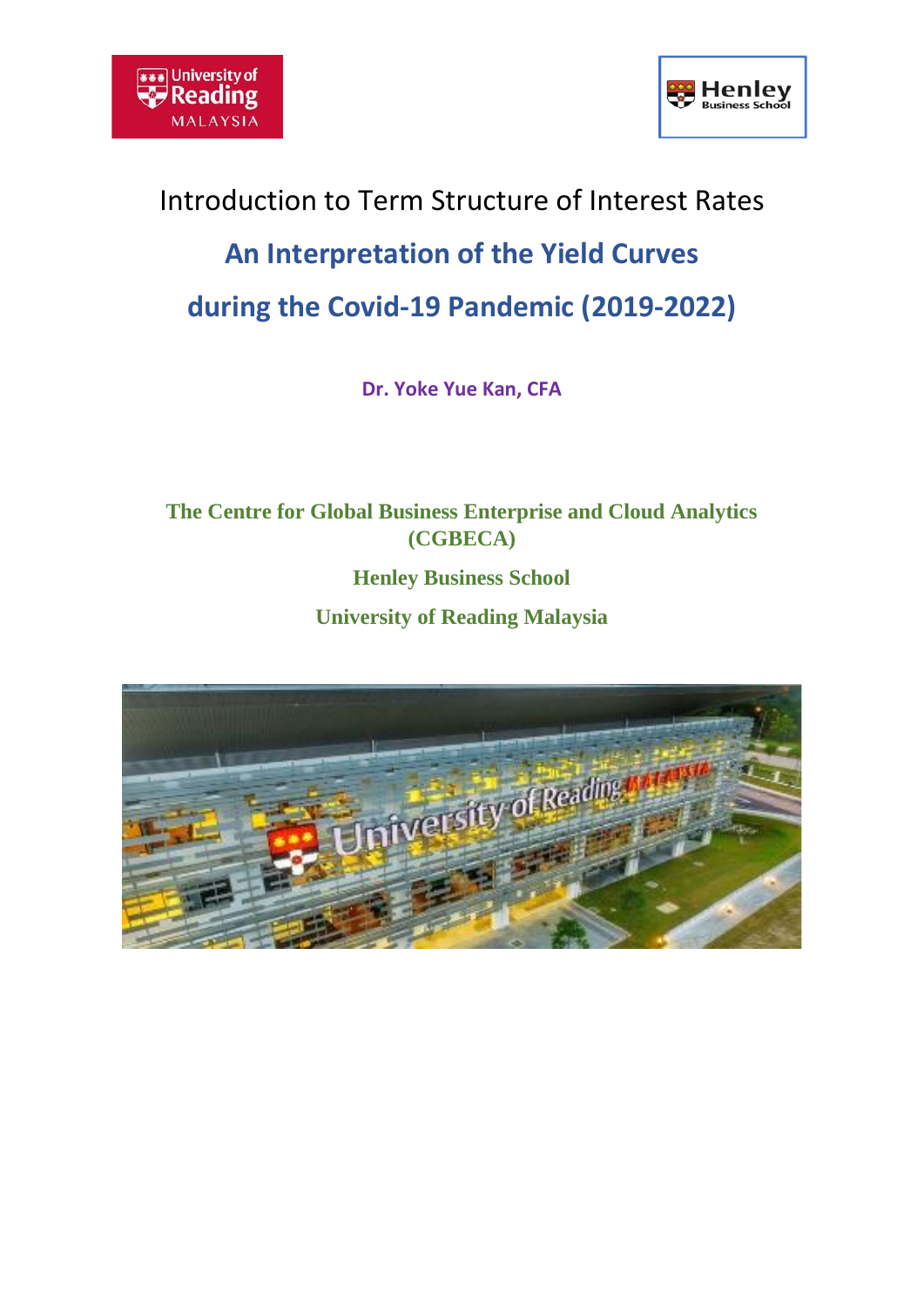# **Introduction**

Since the outbreak of Covid-19 pandemic in early 2020, the term structure of interest rates has been unstable, with positive and inverted yield curves occurred in United States. Instead, prior to the outbreak of the pandemic, the spread between 3-month and 10-year treasury securities have already shown sign of inversion for the first time after the 2008 Global Financial Crisis, registering a spread of -0.02% in March 2019. The yield spread turned negative again when the US. Stock market reached its lowest level after the outbreak of the pandemic in early 2020, registering a spread of -0.03% in February 2020. At the time of writing this article, the yield spread is positive at 1.86% in April 2022, which is the higher level recorded since the outbreak of the pandemic (Figure 1).





Source: Federal Reserve Database [https://www.federalreserve.gov/releases/h15/.](https://www.federalreserve.gov/releases/h15/)

What makes long-term interest rates differ from short-term rates? What are the elements that determine the variation of interest rates over time? The purpose of this article is to help readers develop a fundamental understanding of term structure of interest rates and the commonly cited traditional theories.

The knowledge on term structure of interest rates is important for participants in the debt markets. The difference between a long-term interest rate and a short-term interest rate is an indicator to assess economic conditions and to predict real economic activity (Duarte, et al., 2005). Therefore, an understanding the factors driving the term structure of interest rates is crucial for interpretation and investment decision-making.

In this article, I first introduce the concept of term structure of interest rates and yield curve. This is followed by explanations on what kind of shape a yield curve can take. Next, I present the classical theories of the term structure of interest rates to determine what explain the relationship between long-term and short-term interest rates.

The explanation and elaboration are supported with recent real-world empirical data, so that readers will get a better understanding of the recent trend. The sample period covers year 2019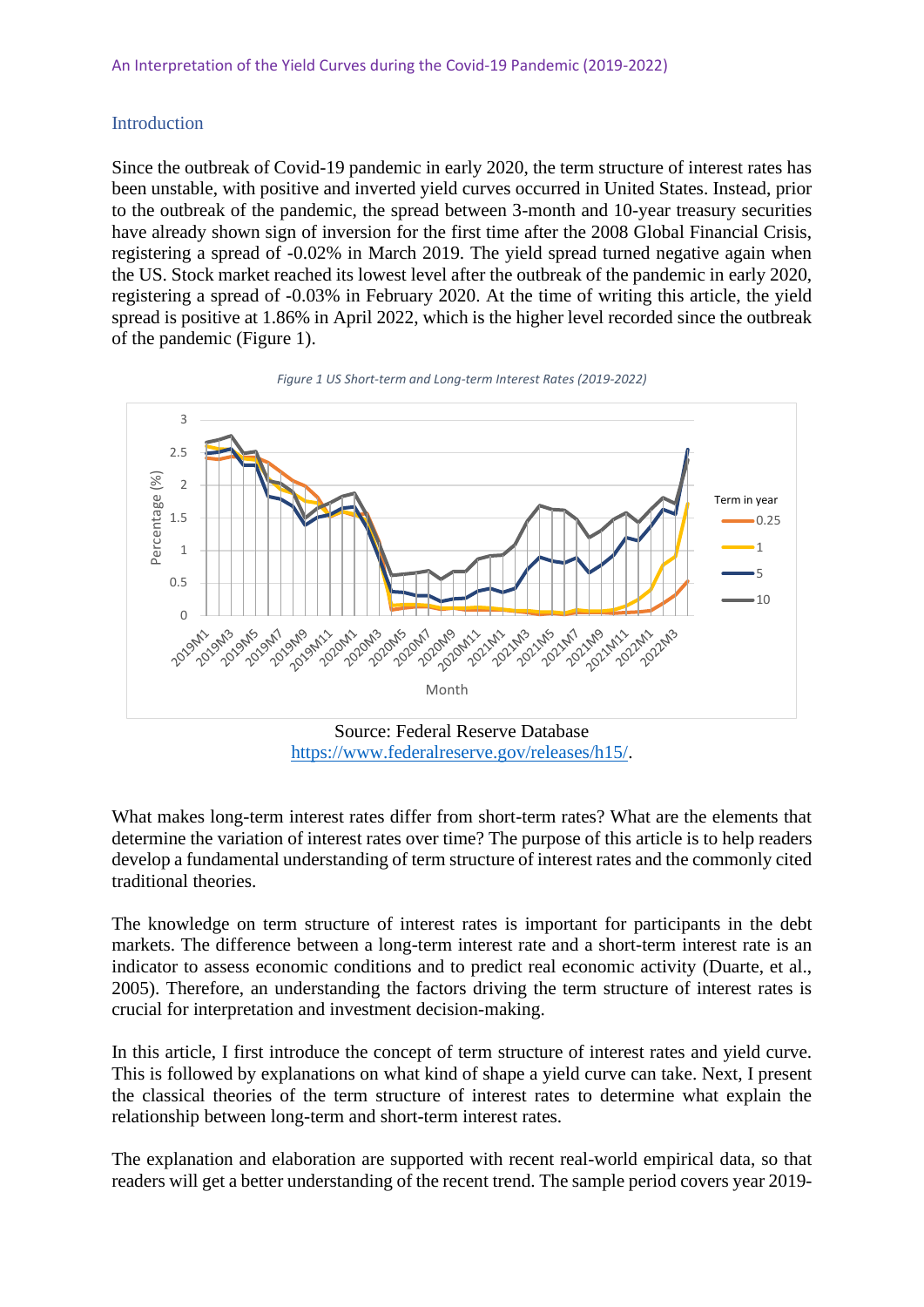2022, spanning a period when the world economies were severely affected by Covid-19 pandemic, to a time when recovery begins to set in.

When first writing this article, my original target readers are my students who learn about Introductory Finance at Henley Business School Malaysia. I believe this article is also useful for any readers who are keen to learn more about the term structure of interest rates. I hope that readers will build up the foundation knowledge about yield curve and relate the theory to real world scenarios.

#### Term Structure of Interest

The term structure of interest rates is the relationship between the rate of return and maturity for bonds with similar quality or level of risk (Gitman & Zutter, 2012). Term structure of interest can also be defined as the relationship between short- and long-term interest rates (Ross, et al., 2010). It is the series of interest rates ordered by term-to-maturity at a given time (Lionel, et al., 2003).

# Yield Curve

What information does the yield curve reveal?

The yield curve is a graphical depiction of the term structure of interest rates. It shows the relationship between the yield to maturity and term to maturity for bonds of the same credit quality but different maturities (Fabozzi  $\&$  Steven, 2010). Plotting the yield to maturity on the vertical axis and the time to maturity across the horizontal axis for a group of bonds of the same class will give us the yield curve.

As yield is related to the price of bond, the yield curve can be used as a benchmark for the cost of funds at various maturities. The yield curve shows how interest rates vary between short-, medium-, and long-term bonds. When market participants refer to the yield curve, they usually mean the government treasury yield curve of a country, because Treasury securities are generally considered to be free of default risk (Fabozzi & Steven, 2010). The Treasury yield curve serves as a benchmark for pricing bonds in other sectors of the debt market (e.g., corporate debt, mortgages, bank loans, etc.). Yield curve commonly compares the one-month, three-month, six-month, one-year, two-year, five-year, 10-year and 30-year Treasury debt.

Yield curve plays a crucial role in identifying the current state of an economy and provides a valuable framework for monitoring economic cylces. Hasse & Lajaunie (2022) re-examine the predictive power of the yield spread across countries and over time. Using a dynamic panel/dichotomous model framework and a unique dataset covering 13 OECD countries over the period 1975–2019, they find that the yield spread signals recessions. This result is robust to different econometric specifications, controlling for recession risk factors and time sampling.

Yield curve is also useful for forecasting, and it reflects the expectation of market participants about future changes in interest rates and their assessment of monetary policy conditions. When the yield curve shifts or changes in shape, it can be used as a leading economic indicator on

3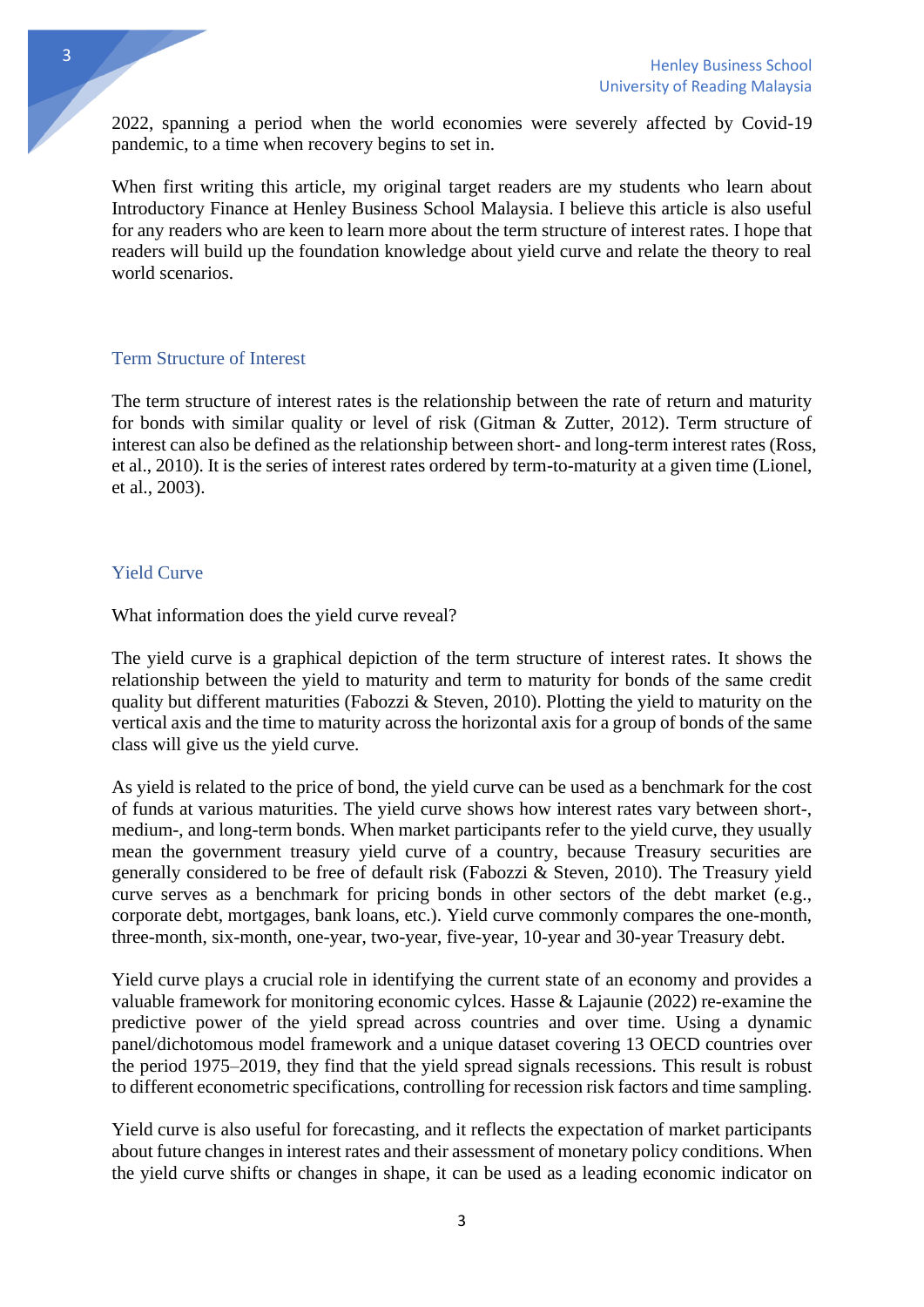where interest rates and the economy in general are headed in the future (Gitman & Zutter, 2012).

How is the shape of the yield curve after the outbreak of the Covid-19 pandemic? Figure 2 gives a visual presentation of how the shape of yield curve have changed for the sample period of 2019-2022.



Source: Federal Reserve website and author's compilation. Data is collected from [https://www.federalreserve.gov/releases/h15/.](https://www.federalreserve.gov/releases/h15/)

The US economy was badly affected by the Covid-19 pandemic. At the peak of the pandemic, the GDP of US recorded a severe contraction of -9% in 2020 Q2. By 2021 Q1, the economy started to recover (Figure 3).





Source: Bureau of Economic Analysis (BEA), US Department of Commerce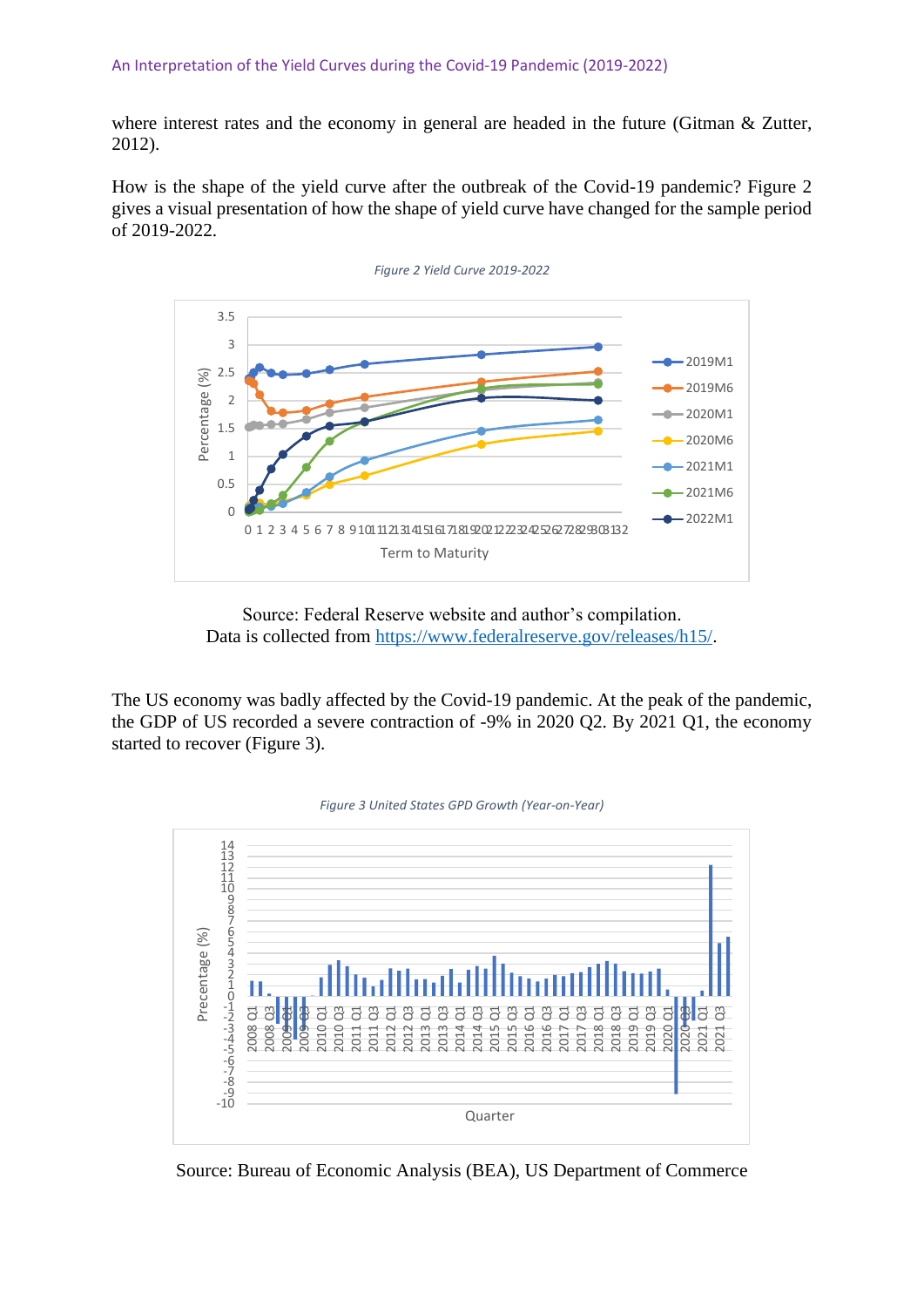Amidst the Covid-19 pandemic, the US Federal Reserve cut the federal funds rate by 1.5 percentage points at its meetings on March 3 and March 15, 2020 to support spending by lowering the cost of borrowing for households and businesses (Milstein & Wessel, 2021). These cuts lowered the funds rate to a range of 0% to 0.25%. This move had implication on short-term and long-term rates. As a result, yield curve shifted down.

### Shape of Yield Curve

The yield curve may take different shapes at different points in the economic cycle. Four shapes of yield curve have been observed.



Source: Fabozzi (2007)

- 1. The most common shape is a positively sloped yield curve (panel a), in which the longer the maturity, the higher the yield. This shape is referred to as a normal yield curve. Long-term yields are higher than short-term yields. Investors are rewarded for holding longer maturity Treasuries in the form of a higher potential yield. An upward sloping yield curve signals that the economy is in an expansionary mode.
- 2. A flat yield curve (panel b) is one in which the yield for all maturities is approximately equal. This means the yield of a short-term bond is about the same as that of a longterm bond. A flattening of the yield curve usually occurs when there is a transition between the normal yield curve and the inverted yield curve, or the market is uncertain about the future direction of the economy.
- 3. There have been times when the slope of the yield curve is negatively sloped (panel c), in which the longer the maturity the lower the yield. This shape is referred to as an inverted yield curve. Short-term yields are higher than long-term yields. Long-term investors have the perception that interest rates will decline in the future. A downward sloping yield curve signifies that the economy is in, or about to enter, recessive period.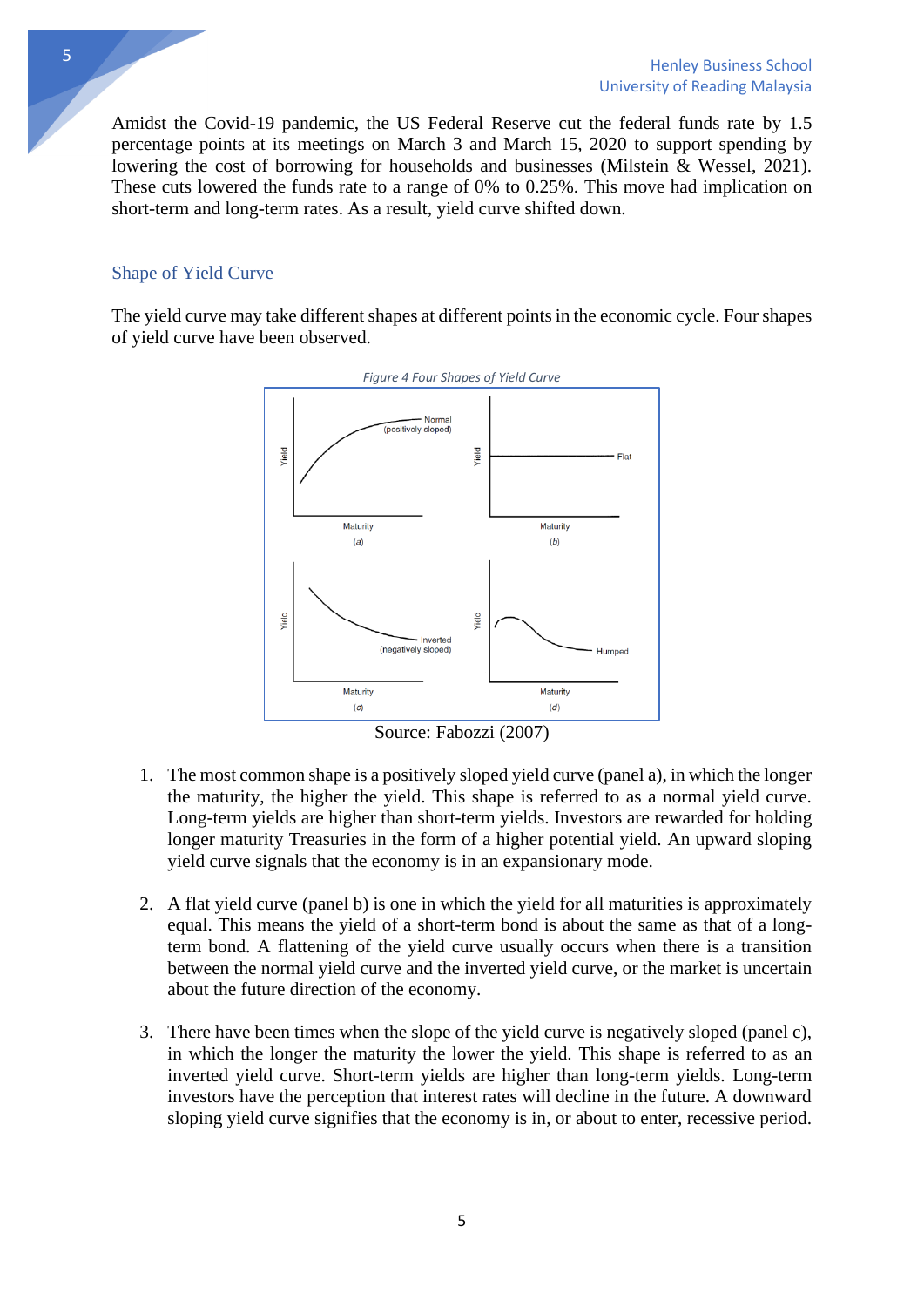4. A humped yield curve (panel d) shows yields increasing with maturity for a range of maturities and then the yield curve becoming inverted (Fabozzi, 2007). This means medium-term yields are greater than both short-term yields and long-term yields.

When long-term rates are higher than short-term rates, we say that the term structure is upward sloping; when short-term rates are higher, we say it is downward sloping. The most common shape of the term structure, particularly in modern times, is upward sloping. (Ross, et al., 2010)

The degree of steepness of the yield curve may vary. A steep curve indicates that long-term yields are rising at a faster rate than short-term yields. Steep yield curves have historically indicated the start of an expansionary economic period (Gitman & Zutter, 2012).

#### Historical Examples of Normal and Inverted Yield Curves

In this section, I will move back in history to show some examples about the economic environment in which different shape of yield curves occurred.

Usually, the normal yield curve is upward sloping, where short-term interest rates are lower than long-term interest rates, as they were on May 13, 2004, in United States. Interest rates on April 5, 2010, were unusually low, largely because at that time the economy was just beginning to recover from a deep recession and inflation was very low (Figure 5).

*Figure 5 Selected Positive Yield Curves in United States*



# Figure 6 shows the example of inverted yield curve in United States. The periods correspond with the 2001 Dot-com Bubble, the global financial crisis 2007 and the Covid-19 pandemic in early 2000. The inverted yield curve indicates that short-term interest rates at that time were above longer-term rates. Historically, a downward-sloping yield curve occurs infrequently and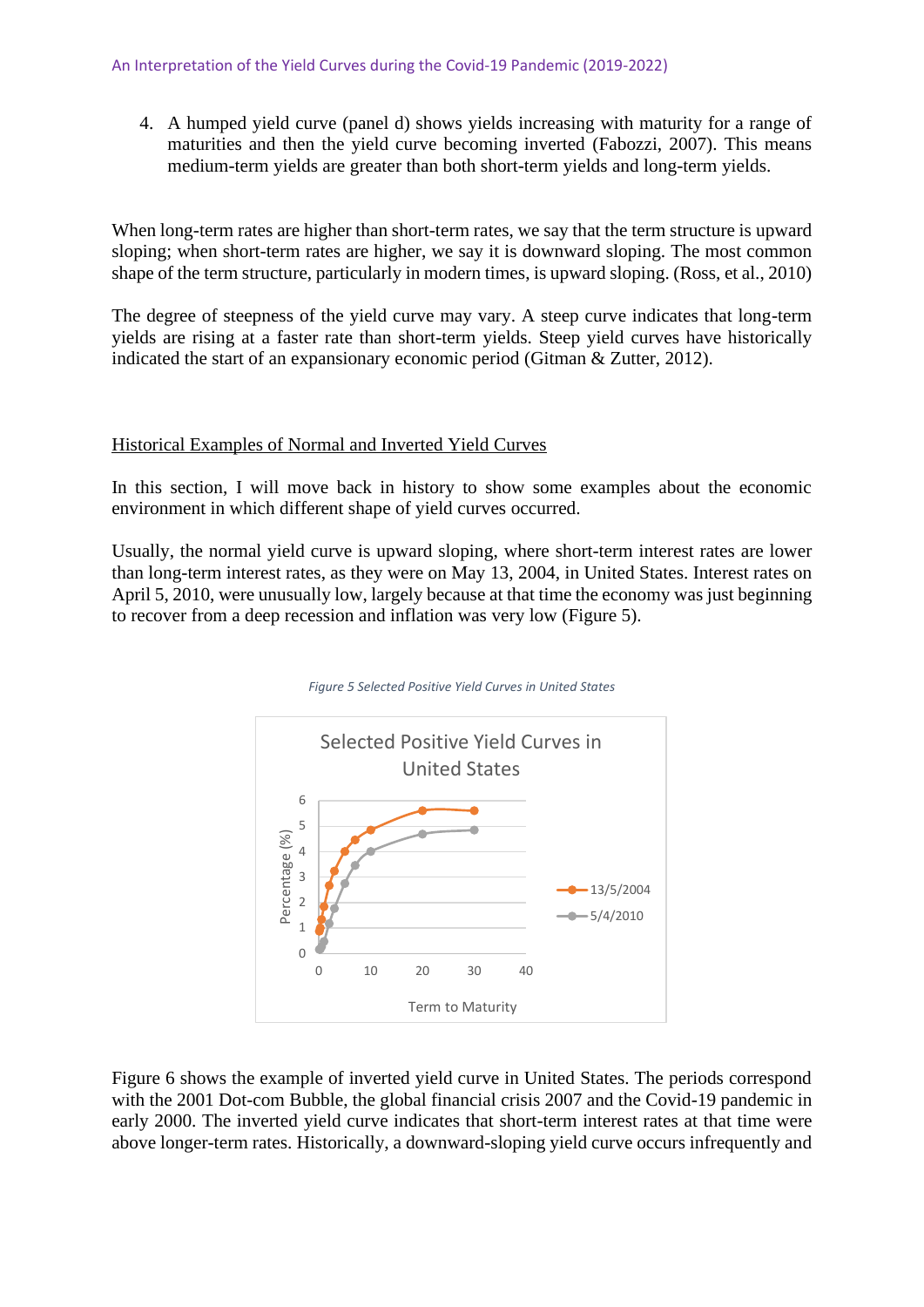is often a sign that the economy is weakening. Most recessions in the United States have been preceded by an inverted yield curve (Gitman & Zutter, 2012).



On March 29, 2022, a flat yield curve existed, in which the rates did not vary much at different maturities (Figure 7)



# Yield Curve Shifts

A shift in the yield curve refers to the relative change in the yield for each Treasury maturity. A parallel shift in the yield curve refers to a shift in which the change in the yield for all maturities is the same. A nonparallel shift in the yield curve means that the yield for different maturities does not change by the same number of basis points (Fabozzi, 2007).

A flattening of the yield curve means that the slope of the yield curve (i.e., the spread between the yield on a long-term and short-term Treasury) has decreased; a steepening of the yield curve means that the slope of the yield curve has increased (Figure 8).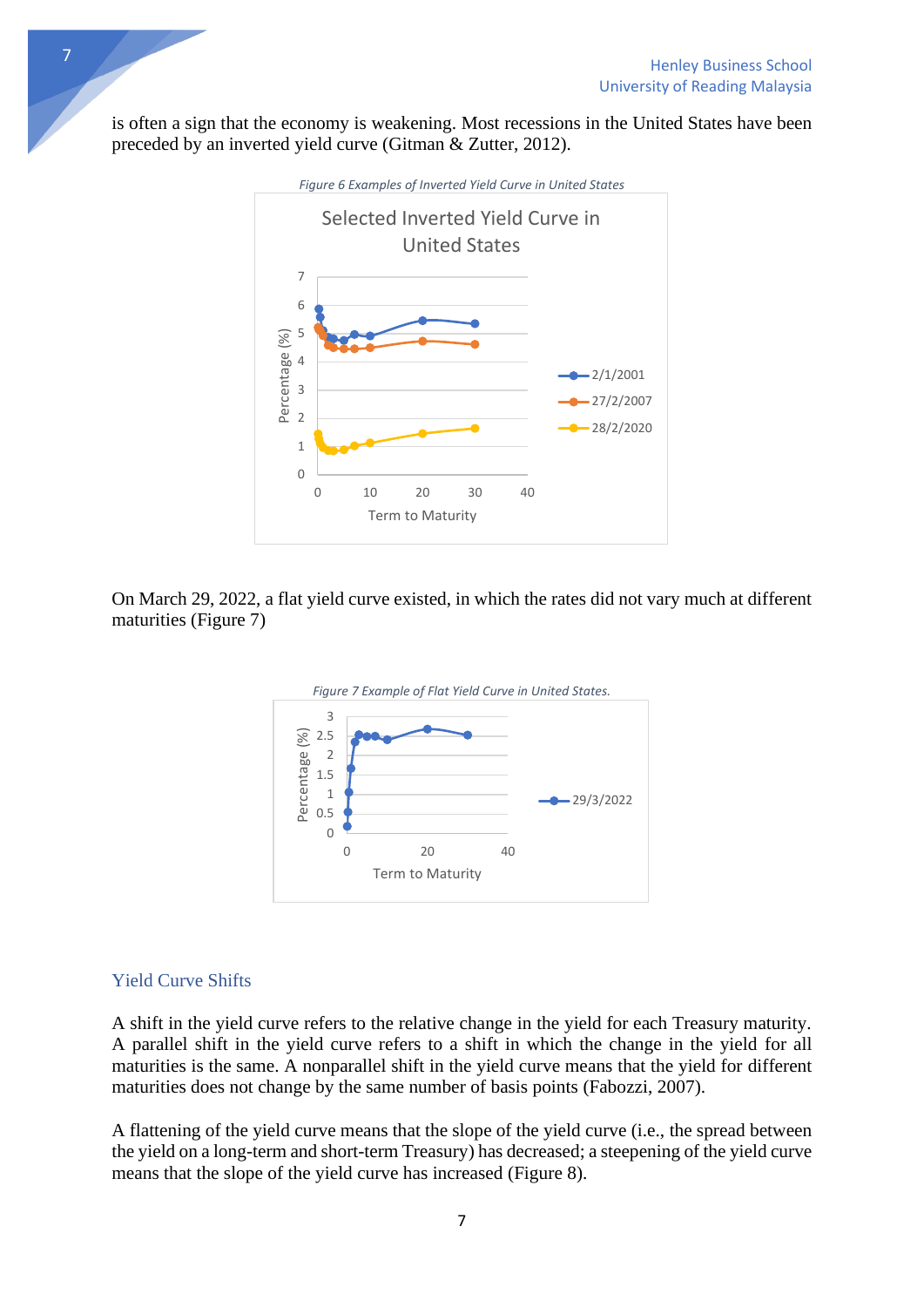*Figure 8 Shift in Yield Curve*



Source: Fabozzi (2007)

Kucera (2020) examines the sources of daily movements in U.S. Treasury yields for the period 2001-2019. The findings show that the U.S. macroeconomic news was the core trigger of U.S. Treasury yield volatility over most of the period under analysis. However, the importance of non-macroeconomic news associated with capital flight has increased significantly since 2011, and they became the dominant source of movements in the long end of the U.S. yield curve after 2016.

#### A Review of the Theories

How can we explain and interpret the shapes and shifts in the yield curve? This question is of interest to anyone concerned with the valuation of securities and economic forecasting.

The main traditional theories that are frequently cited to explain the shape of the yield curve include:

- the pure expectations theory (unbiased expectations theory)
- the liquidity preference theory (or liquidity premium theory)
- the market segmentation theory (or preferred habitat theory)

#### Expectation Theory

The expectation theory can be traced back to the work Fisher (1930), who develops the relationship between short-term and long-term interest rates, and posits that short-term and long-term rates tend to move together, with short-term rates moving over a wider range. The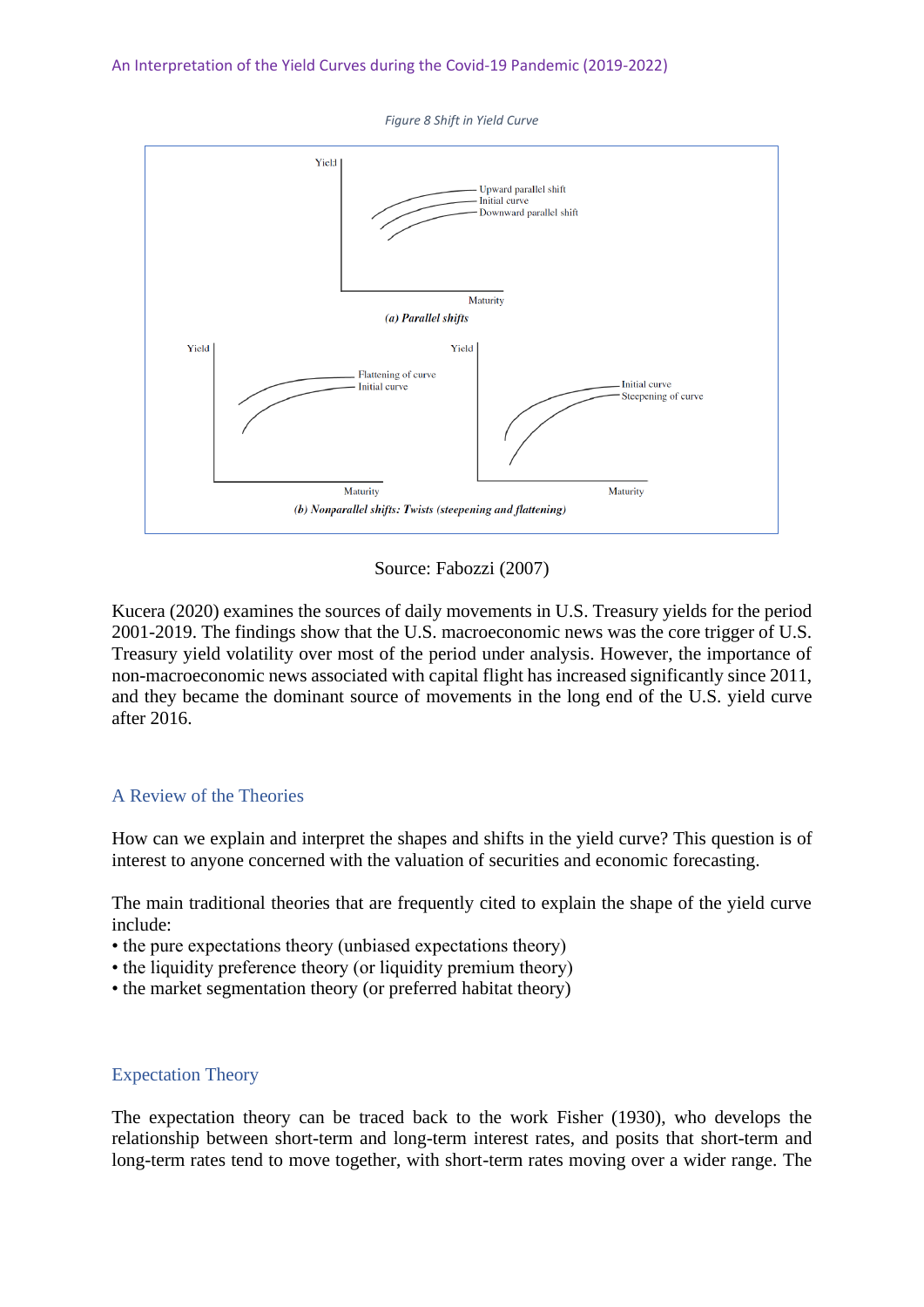theory is further extended by Lutz (1940), who posits that long-term interest rate is a sort of average of the future short-term rates.

The expectations theory suggests that the yield curve reflects investor expectations about future interest rates (Gitman & Zutter, 2012). When investors expect short-term interest rates to rise in the future, today's long-term rates will be higher than current short-term rates, and the yield curve will be upward sloping. The opposite is true when investors expect declining short-term rates, today's short-term rates will be higher than current long-term rates, and the yield curve will be downward sloping. A flat term structure reflects an expectation that future short-term rates will be unchanged from today's short-term rates (Table 1).

| Shape of term structure     | Implication according to pure<br>expectations theory |  |  |  |
|-----------------------------|------------------------------------------------------|--|--|--|
| Upward sloping (normal)     | Rates expected to rise                               |  |  |  |
| Downward sloping (inverted) | Rates expected to decline                            |  |  |  |
| Flat                        | Rates not expected to change                         |  |  |  |
| Referece: Fabozzi (2007)    |                                                      |  |  |  |

|  |  |  |  |  |  | Table 1 Shape of Yield Curve and its implication |
|--|--|--|--|--|--|--------------------------------------------------|
|--|--|--|--|--|--|--------------------------------------------------|

The long-term interest rate is a geometric average of expected future short-term rates (Choudhry, 2010). For example, if the yield on the two-year bond is higher than the yield on the one-year bond, according to this theory, investors expect the one-year rate a year from now to be sufficiently higher than the one-year rate available now so that the two ways of investing for two years have the same expected return (Fabozzi, 2007). Therefore, current long-term rates can be used to predict short term rates of future.

# Liquidity Preference Theory

The liquidity preference theory can be traced back to Keynes (1937). The Liquidity Preference Theory assumes that investors have a general bias towards short-term securities, which have higher liquidity as compared to the long-term securities. Investors will not agree to tie-up their funds for a longer period of time unless they receive compensation in the form of a higher rate of return.

Generally, borrowers prefer to borrow over long-term, if possible, while lenders prefer to lend as short a term as possible. Therefore, lenders have to be compensated for lending over the longer term. This compensation is considered as a premium for a loss in liquidity for the lender. The longer the term, the higher the yield when investor lends across the term structure (Choudhry, 2010).

In addition, market participants want to be compensated for the interest rate risk associated with holding longer term bonds. The longer the maturity, the greater the price volatility when interest rates change and investors want to be compensated for this risk (Fabozzi, 2010).

9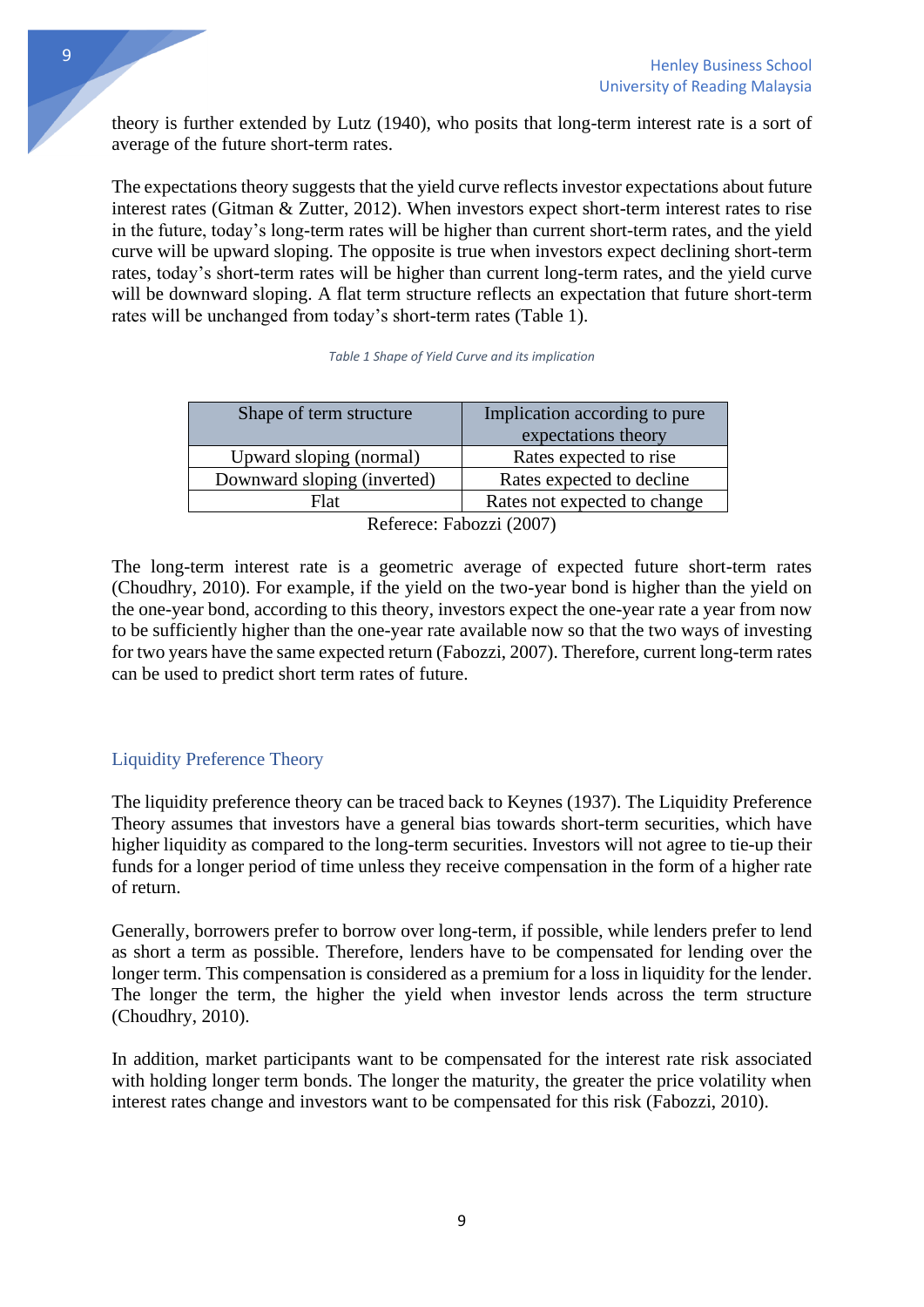The preference for liquidity and the risk inherent in longer-term investments explain a positive shaped yield curve (Choudhry, 2010). The liquidity preference theory asserts that the yield premium increases with maturity (Fabozzi, 2010).

O'Sullivan & Papavassiliou (2020) study the liquidity dynamics in the eurozone sovereign bond market over tranquil and crisis periods and report a flight-to-liquidity effect as investors prefer to trade on shorter-term benchmarks during liquidity dry-ups.

# Preferred Habitat Theory

The preferred habitat theory is a variant of the market segmentation theory. The market segmentation theory is introduced by Culbertson (1957), while the preferred habitat theory is proposed by (Walker, 1954) Walker (1954) and Modigliani & Sutch (1966).

The market segmentation theory is related to the supply-demand dynamics of the market. Proponents of the market segmentation theory argue that within the different maturity sectors of the yield curve, the supply and demand for funds determine the interest rate for that sector. That is, each maturity sector is an independent or segmented market for purposes of determining the interest rate in that maturity sector (Fabozzi, 2007).

The capital markets are made up of a wide variety of lenders and borrowers, whom have different preferences and requirements and for instruments of a specific maturity for various reasons. Certain classes of investors will prefer dealing for short-term, while others will concentrate on the longer term. For example, banks and building societies concentrate a large part of their activity at the short end of the curve, as part of daily cash management (known as asset and liability management) and for regulatory purposes (known as liquidity requirements). Fund managers, such as pension funds and insurance companies, however, are active at the long end of the market. Few institutional investors, however, have any preference for mediumdated bonds (Choudhry, 2010).

The segmented market theory suggests that market participants will tend to stick to securities of the corresponding maturity, without paying attention to rates of return on other maturities. Activity is concentrated in certain specific areas of the market, and there are no interrelationships between the different segments of the market. The relative amounts of funds invested in each of the maturity spectra causes differentials in supply and demand. Hence, the rates for different terms to maturity tend to be determined, each in its separate market, by their independent supply and demand schedules (Modigliani & Sutch, 1966). The shape of the yield curve is determined by supply and demand for certain specific maturity investments, each of which has no reference to any other part of the curve (Choudhry, 2010).

According to the preferred habitat theory, any shape of yield curve (positive sloping, inverted, or humped) is possible (Fabozzi, 2007). An upward-sloping yield curve indicates greater borrowing demand relative to the supply of funds in the long-term segment of the debt market relative to the short-term segment (Gitman & Zutter, 2012).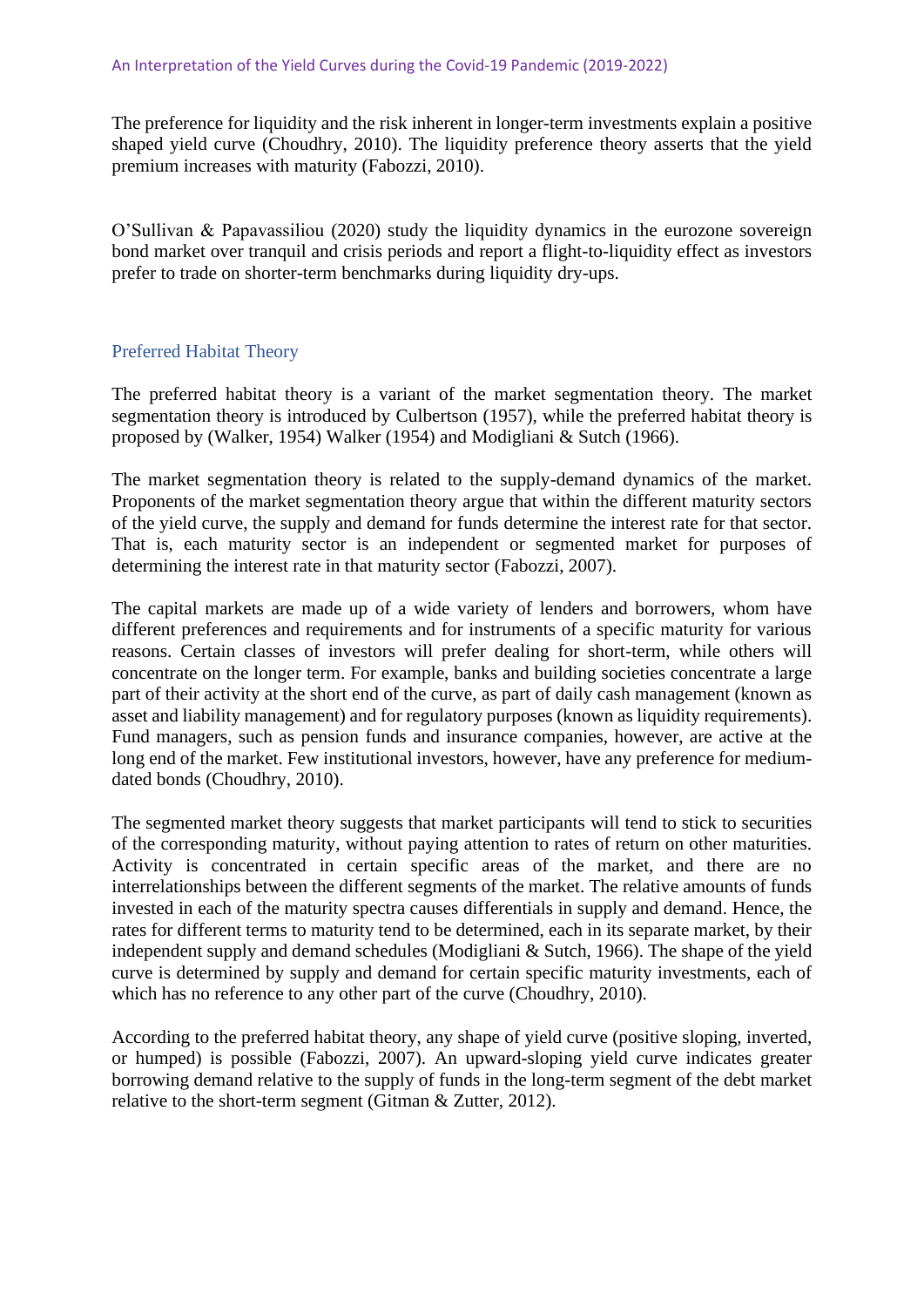Proponents of this theory do not assert that investors would be unwilling to shift out of their preferred maturity sector. Instead, if investors are given an inducement to do so in the form of a yield premium, they will shift out of their preferred habitat (Fabozzi, 2007).

Most tests of preferred habitat theory are indirect, by examining the behaviour of asset prices to infer the existence of preferred habitat behaviour in financial markets. Using cluster analysis, Giese, et al. (2021) find that investors can be classified into distinct groups, some of which more closely display the behavioural properties associate with preferred habitat investors. These groups of investors are less sensitive to price movements than other investor groups and include institutional investors, like life insurers and pension funds, which are typically associated with preferred habitat behaviour (Giese, et al., 2021).

#### Conclusion

The recent yield curve in April 2022 has a positive slope but flattens off at 10-year maturity. Drawing from the discussion in this article, the yield curve shows that the US economy is recovering. An upward sloping yield curve signals that the economy is in an expansionary mode, but there is still sign of uncertainty. The long-term rates have increased during the second half of 2020, indicating investors are compensated with higher liquidity and risk premium for holding long-term bond. Investors are rewarded for holding longer maturity Treasuries in the form of a higher potential yield. The pattern of the yield curve reveals that the worst is over after a two-year fight against the pandemic, with the vaccination of the population, and the reopening of various economic sectors.

# Bibliography

Choudhry, M., 2010. *An Introduction to Bond Markets.* ProQuest Ebook Central: Wiley.

Duarte, A., Venetis, I. A. & Paya, I., 2005. Predicting real growth and the probability of recession in the Euro area using the yield spread. *International Journal of Forecasting,* pp. 261-277.

Fabozzi, F. J., 2007. *Fixed Income Analysis.* Hoboken, New Jersey: John Wiley & Sons, Inc..

Fabozzi, F. J., 2010. *Bond Markets, Analysis and Strategies.* 7th ed. New Jersey: Pearson.

Fabozzi, F. J. & Steven, V. M., 2010. *Introduction to Fixed Income Analytics: Relative Value Analysis, Risk Measures and Valuation.* ProQuest Ebook Central: John Wiley & Sons.

Giese, J., Joyce, M., Meaning, J. & Worlidge, J., 2021. Preferrd habitat investors in the UK government bond market. *Bank of England Staff Working Paper,* Volume No. 939, pp. 1-24.

Gitman, L. J. & Zutter, C. J., 2012. *Principles of Managerial Finance.* 13th ed. United States of America: Pearson Education, Inc.

Lionel, M., Philippe, P. & Stephane, P., 2003. *Fixed-Income Secruties Valuation, Risk Management and Portfolio Strategies.* England: Wiley.